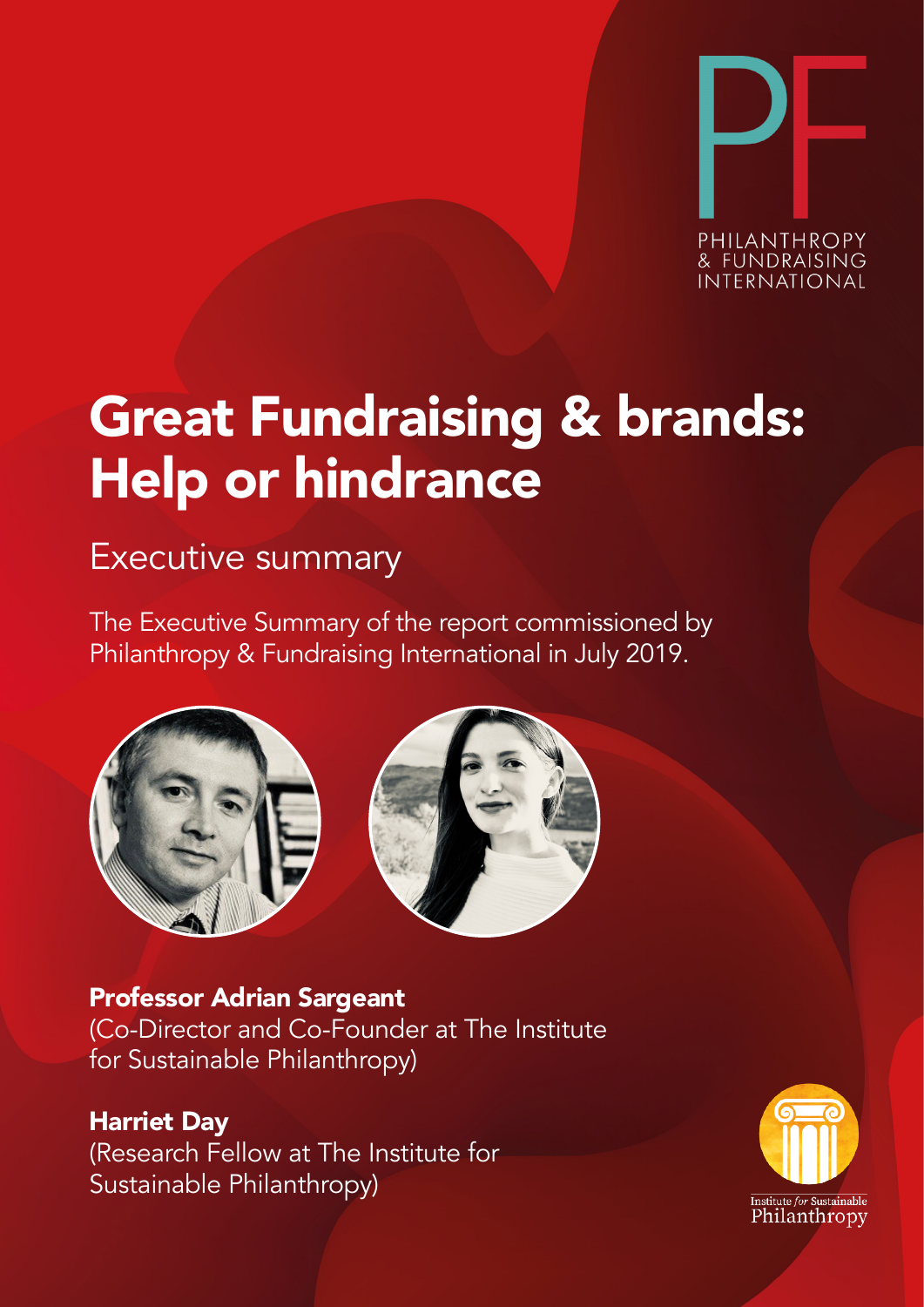# INTRODUCTION

#### *" Branding is funny. In one sense it makes all the difference in the world. In another it makes almost none" (Brooks 2014 p.57)*

There can be little doubt that in the commercial sector, brands are quite literally big business. Brands associated with some of the world's largest companies are valued at some pretty eye watering sums (Apple at \$214 billion, Google at \$155 billion, Coca Cola at \$66 billion – Source: Interbrand 2018), and the nonprofit sector is similarly substantive (Cancer Research UK at £2.3 billion, British Heart Foundation at £1.36 billion – Source: Fundraising.co.uk 2018). But how are these estimates of value derived? The models that underpin these statistics are typically an amalgam of the history of the brand (and associated investment), brand identity and awareness, organisational income, income growth and projections of the same. Brands therefore accrue value because they are felt to ensure the future performance of an organisation. The healthier the brand, the healthier that future is likely to be.

There can be little doubt that strong brands do indeed provide important benefits. Organisations with strong brands garner higher levels of trust, providing a degree of reputational insurance (e.g. Elgot and McVeigh 2018; Shapiro 2011) that can help nonprofits bounce back from even the most egregious lapses in judgement and behaviour. Brands also educate the public about a range of important issues, drive up awareness of a cause and shape how attractive a given organisation might be to a range of potential stakeholders, including donors and beneficiaries. Brands can also lend weight and gravitas to an argument, supplying advocacy muscle that makes a charity's voice difficult to ignore. Finally, many have argued that strong brands facilitate strong fundraising, boosting income from events, community fundraising and a plethora of different direct response channels (Durham 2010; Delaney 2018).

But whilst many have "argued" an association between brand and fundraising success, in reality, studies of the dynamic between the two are rare. That one would be linked to the other certainly seems to be an assumption of many of the widely cited models of brand value. But are they really? Can we genuinely see cause and effect? And if brands do contribute to fundraising, how and through what mechanism do they make such a contribution? What is it about brands that facilitates excellence in fundraising and how do organisations manage the dynamic to ensure that their brands are indeed leveraged to deliver massive fundraising growth?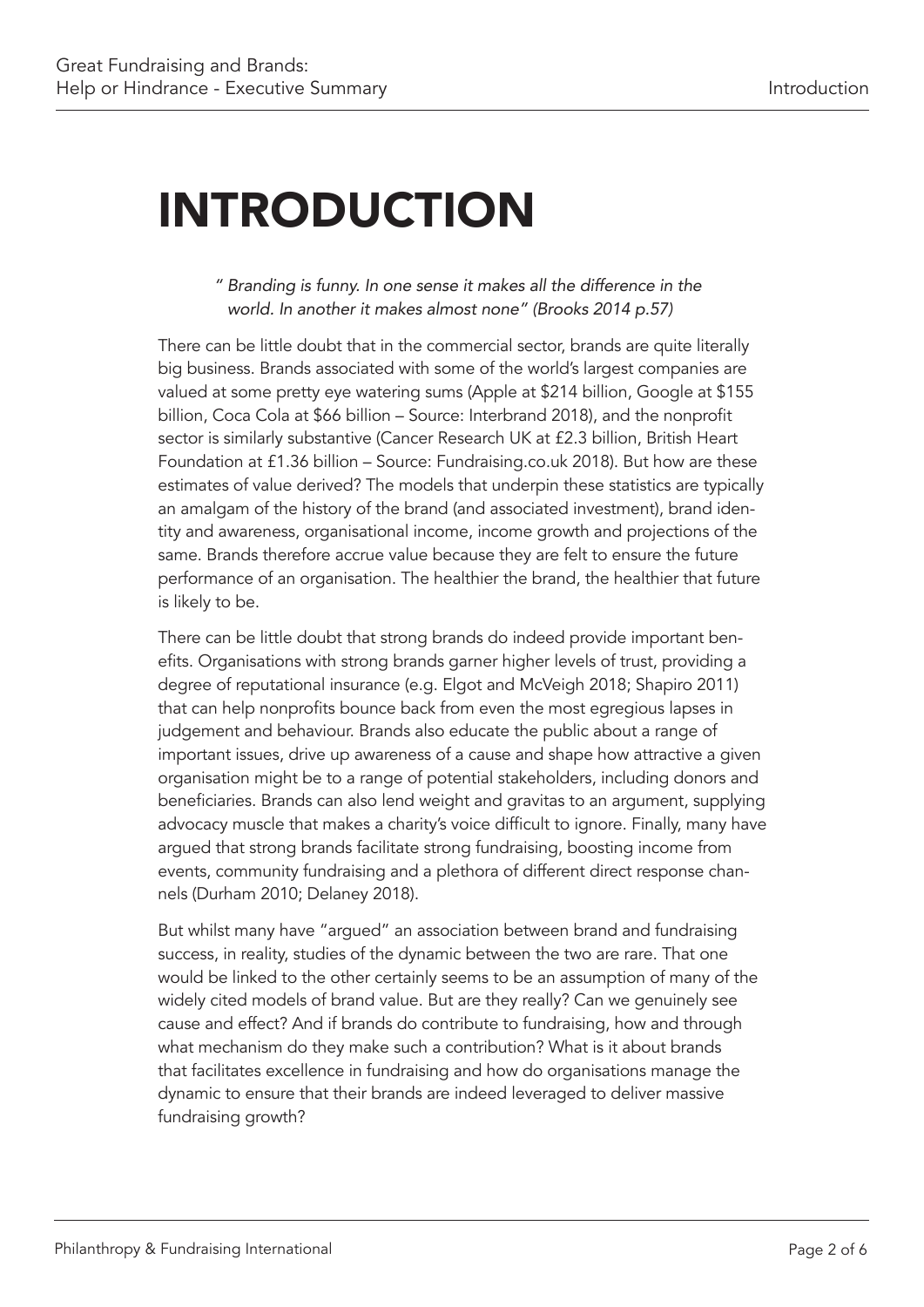# METHODOLOGY

We began by conducting interviews with branding and fundraising professionals in ten organisations that had recently experienced substantive fundraising growth. Interviews explored the relationship between the fundraising and branding functions and how this was structured and managed. Interviews also focused on perceptions of what brands could genuinely deliver and how that impact could be maximised.

We conducted interviews with fundraising and/or branding personnel in each of the focal organisations. Ultimately 16 case study organisations formed the focus of our analysis and 27 interviews were conducted in total.

We then report a small quantitative study of brands looking in detail at the financial performance of 30 leading charities over a ten-year period. We recorded fundraising and branding expenditures and related these to fundraising income and fundraising growth (both in aggregate and year-on-year).

# RESULTS

The headline quantitative results show that the average (mean) year on year growth rate experienced by organisations in our sample was 24% and the median 9%.

We found three significant models capable of predicting fundraising income. Perhaps unsurprisingly the strongest predictor of fundraising income is fundraising expense which alone predicts around 87% of the variation in fundraising income. With the addition of the binary variable 'brand personality' we can then predict 88% of the variation in fundraising income. None of our other binary variables ('brand as fundraising proposition', 'fundraising orientation', 'emotional brand') were found to have significant impacts on fundraising income.

Brand expenditure was found to be an average of 70.6% of fundraising expenditure but there was substantive variation as indicated by the standard deviation of 55.13. The median was 55.30%.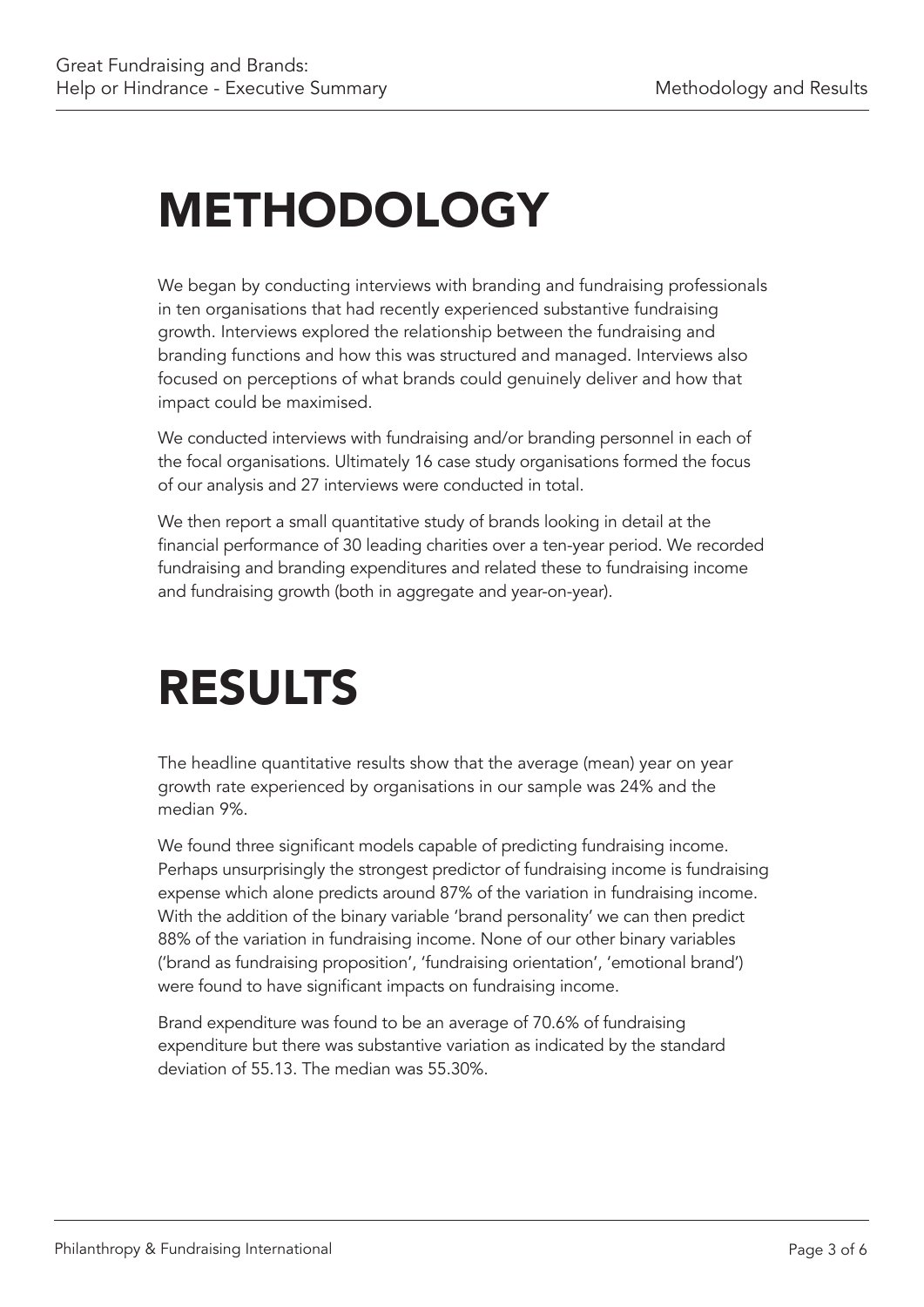When all three independent variables are included, the presence of a strong brand personality is associated with an increase in fundraising income of £15.5 million. Each additional £1 of fundraising expenditure is associated with an additional £2.60 in fundraising income. Each additional £1 of branding expenditure is associated with only £1.60 in additional fundraising income.

Our report also identifies five key observations regarding the relationship between fundraising income and branding:

### 1. Lack of empirical evidence

Our first observation is that the interface between fundraising and branding has been the subject of remarkably little research effort and attention. This surprised us given the significance of the issue. Many commentators have posited the difference that, for example, a strong brand can make to performance, but empirical evidence is frequently lacking. Even where studies have been conducted the evidence in favour of a link is weak explaining only a small percentage of dependent variables such as giving.

In our own quantitative study, we could find only a weak link between brand expenditure and fundraising income and no link with either average or yearon-year growth in fundraising income. If brands do indeed drive fundraising performance, then our results suggest it is not the amount of the investment in branding per se that will be the key to driving that success. Our figures are emphatic. Taken in tandem with the results of our qualitative study, we conclude that the nature of the brand strategy itself may be more indicative of any role in the stimulation of fundraising success.

### 2. Branding as a servant of fundraising

Notably we were struck in our great fundraising organisations at how frequently brand was positioned as the servant of fundraising. Regardless of where the team were placed in their organisation's structure, clarity over the nature of the relationship seemed to play an immensely significant role. Great fundraising brands are there to drive great fundraising growth. This clarity is also important because many organisations struggle to manage the interface between branding and fundraising. Conflict was seen by our interviewees as almost inevitable, but if brand is viewed as being there to support fundraising growth the potential for any conflict to arise is greater reduced.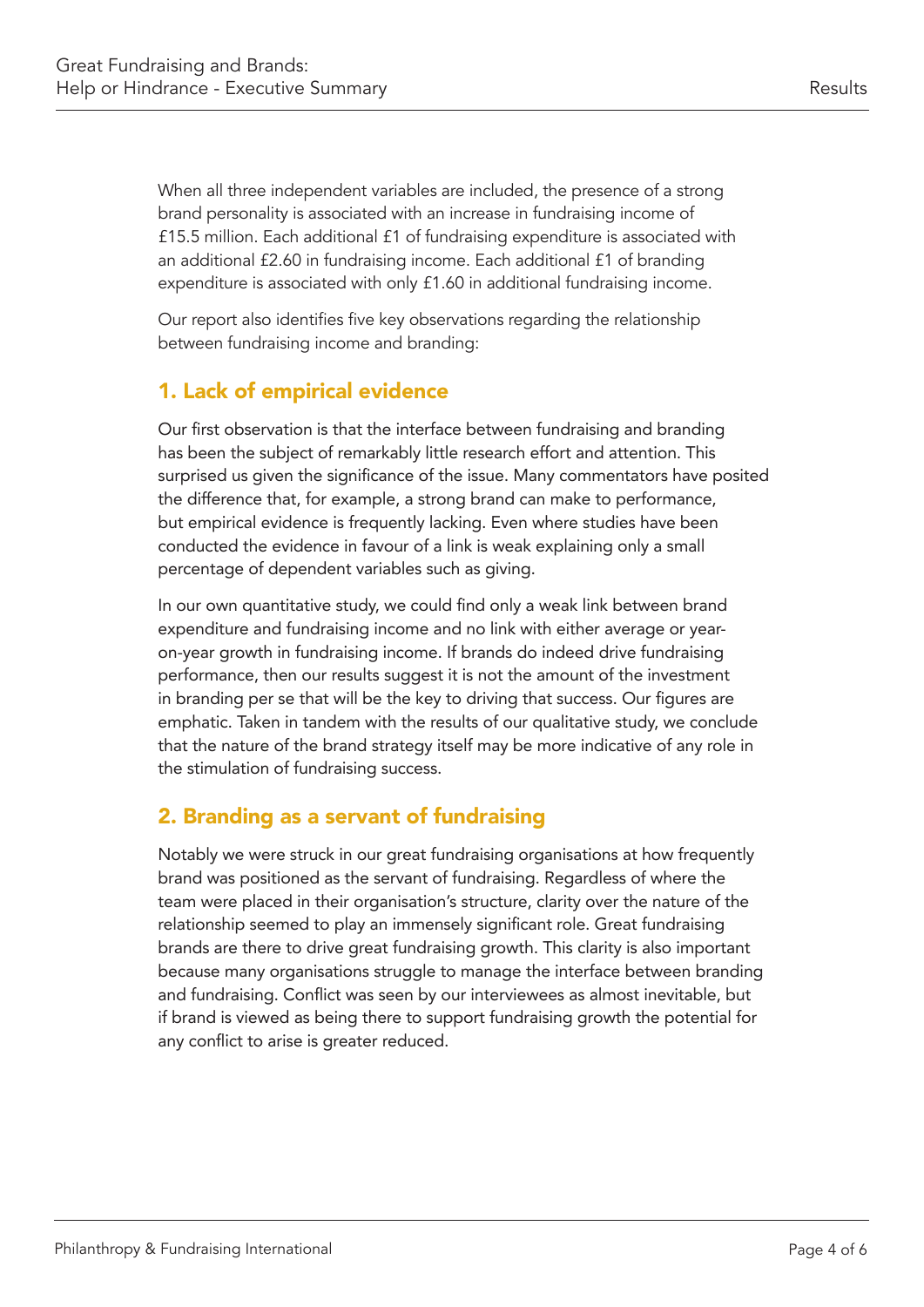### 3. Fundraising proposition as the brand

We also found an interesting sub-set of brands that were actively managed as a fundraising proposition. In these organisations branding and fundraising were essentially the same thing, e.g. 'No Child Born To Die' and 'Cruelty to Children Must Stop – Full Stop', are cases in point. It is easy to see how this kind of integration can take place in cultures where branding exists to aid fundraising and the triangulation of messaging can only be helpful. There are also likely to be economies of scope since all communication is tightly focused.

### 4. Appreciation for different professional cultures

In organisations where a good level of clarity over the purpose of the brand has not been achieved, strategies had to be actively developed for managing the resultant conflict. We found that approaches such as the setting of collective goals and thus giving one team a stake in the performance of another, could be highly successful. But so too could the creation and development of boundary spanning relationships. We were struck by the genuine warmth that was expressed towards peers in other functions, by both Directors of Communication and Directors of Fundraising. Colleagues spoke in glowing terms of their counterparts and were at pains to use the role model of their relationship to make it clear to others that conflict must be worked through and managed.

Understanding the source of potential conflict can also suggest ways in which the conflict might be minimised. There needs to be a greater understanding across the sector that different professions have different professional cultures and draw on different bodies of knowledge as they practice their craft. Brand teams think in terms of the levels of abstraction necessary to pull together the often disparate activities an organisation might engage in, to a united whole. These abstractions are inevitably more values based and less concrete in nature. Fundraisers, by contrast work to make values tangible and demonstrably relevant to specific target groups. They are also focused on the stimulation of action rather than driving of perceptions per se. Rather than attempt to force these two teams together, perhaps a better strategy would be to educate both groups about the others' context and worth; the unique perspectives they bring to the table. Celebrating difference in terms of culture would be likely more effective than enforcing merger per se.